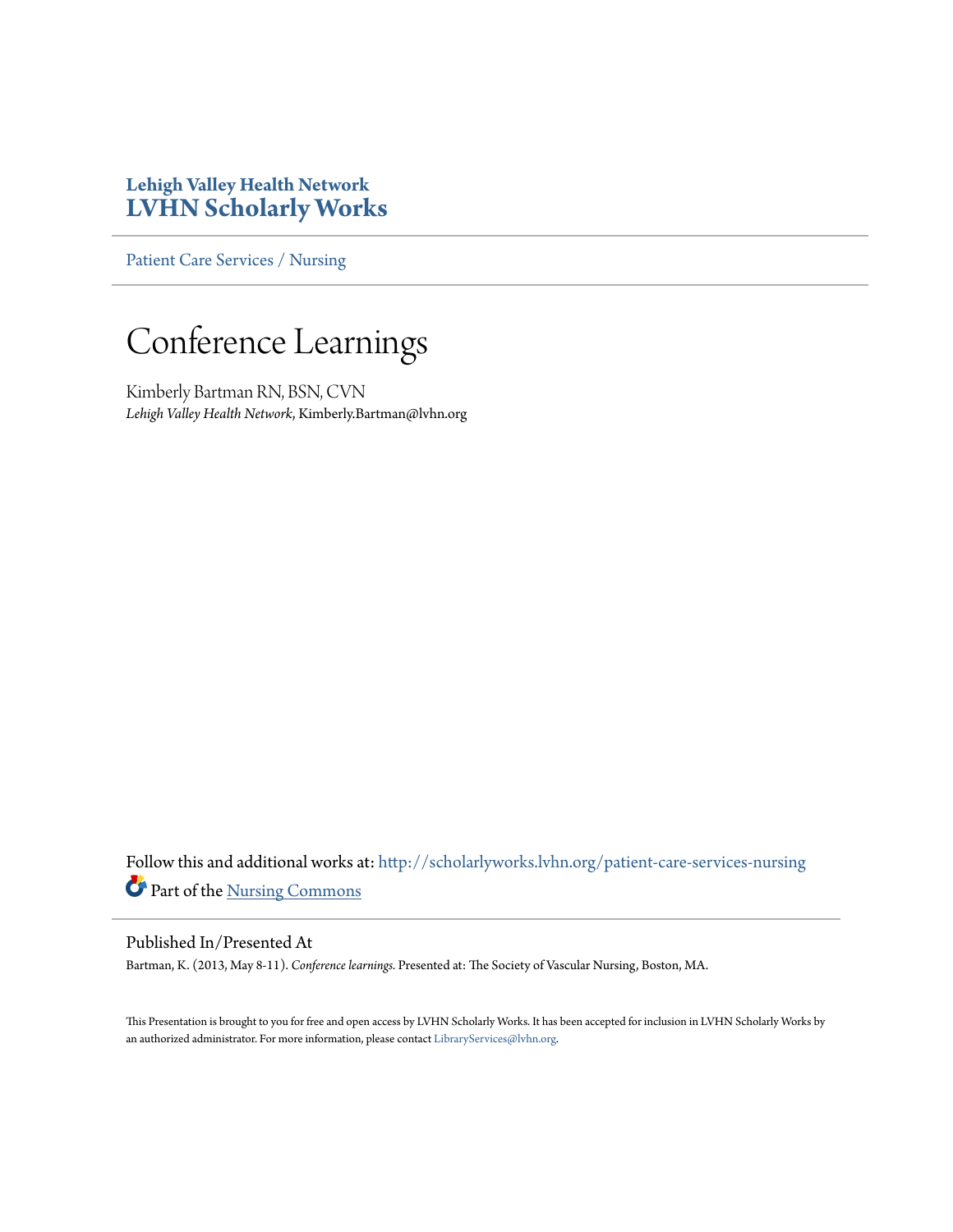#### **CONFERENCE LEARNINGS**

### Society of Vascular Nursing Boston,MA May 8-11 2013



**Kimberly Bartman RN,BSN,CVN**

Patient Care Coordinator -4K

A PASSION FOR BETTER MEDICINE."



610-402-CARE LVHN.org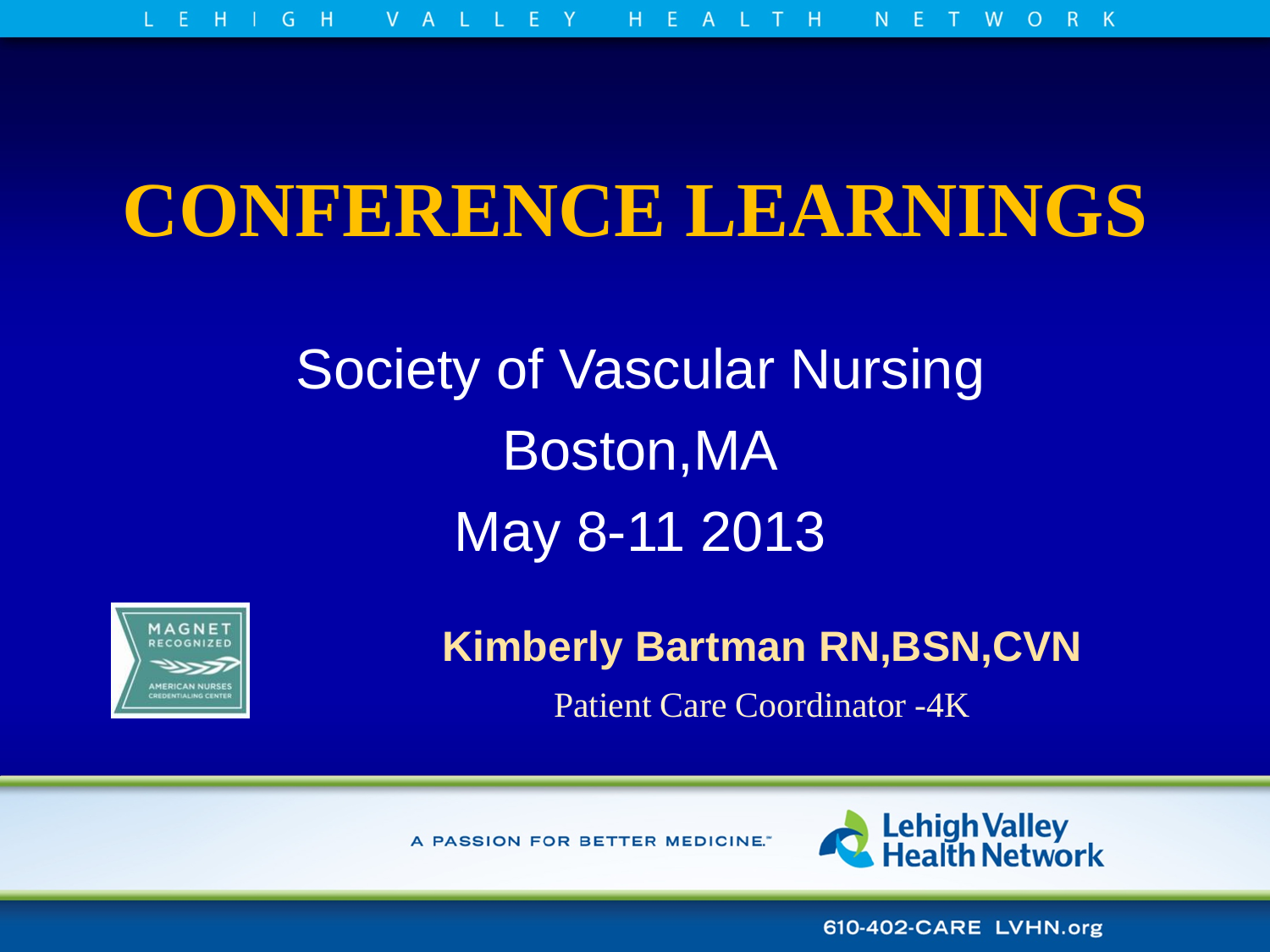### **Conference Topics**

- **EXET** Management and treatment of Venous Thromboembolism-DVT (2/3 of patients),PE (1/3of patients) 4<sup>th</sup> leading cause of death
- **Management of PAD-affects 8 million Americans, despite** prevalence only 25% undergo treatment. Medical management of PAD decreases morbidity and mortality.
- **Preventing SSI- Vascular surgery patients have a 5-10%** incidence compared to 2-6% in clean surgeries. Many ways to decrease appropriate antibiotic timing, glucose control, pre-op bathing.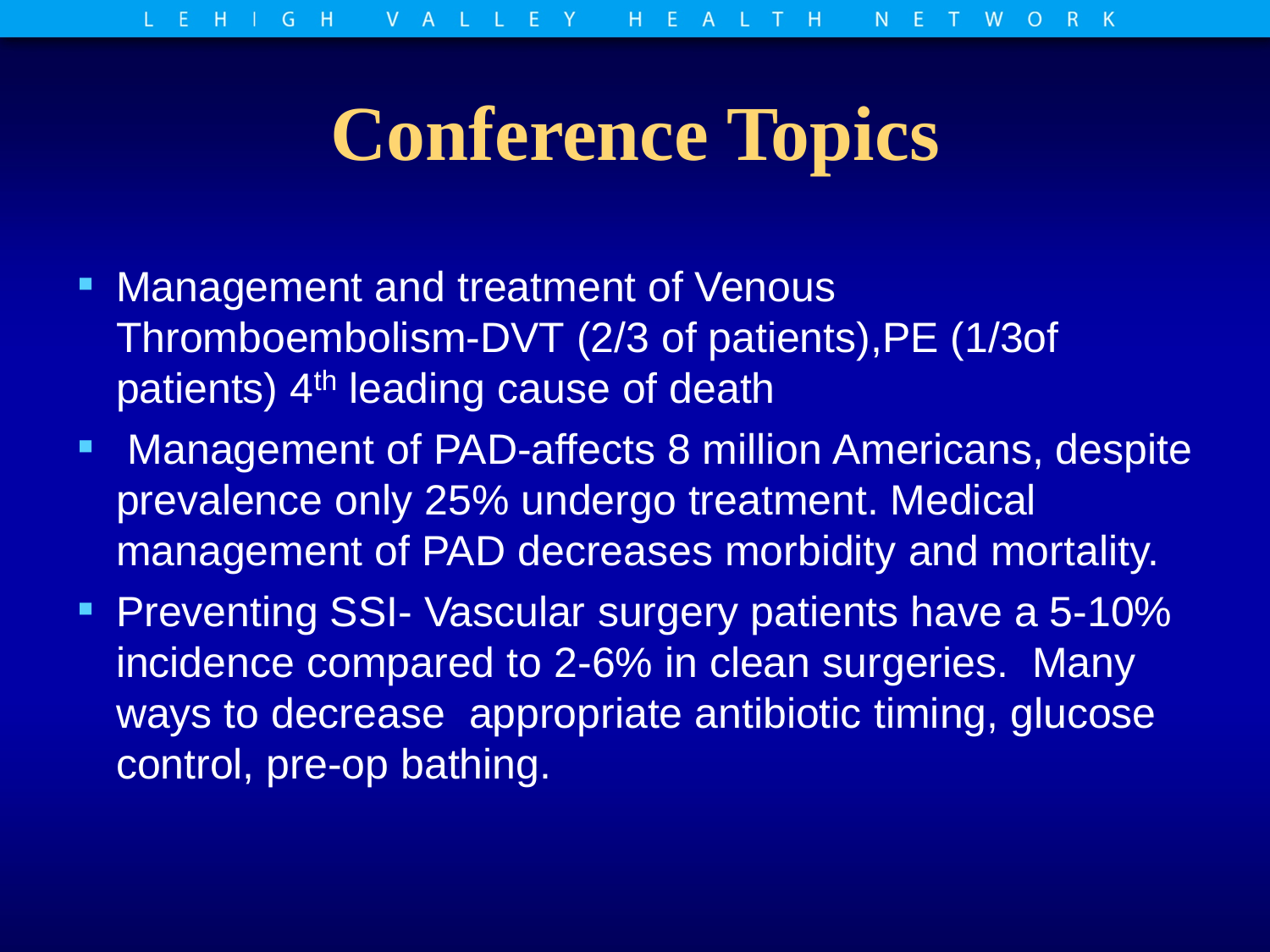## **Learning to Consider for LVHN**

- **EXTERGED INCREASE STAFF AWARE INCREASE OF DVT risk factors heart** failure, COPD exacerbation, sepsis, prior history of VTE advanced age, cancer , stroke with limb paresis, bed rest
- **EXTE: Start a comprehensive vascular rehabilitation program** working with the patient to decrease their risk factors for PAD- HTN, obesity, hyperlipidemia, diabetes, smoking
- **Practice change- 98% of wash basins had some form of** bacteria- there was a 64% reduction in MRSA /VRE that used CHG compared to soap and water.